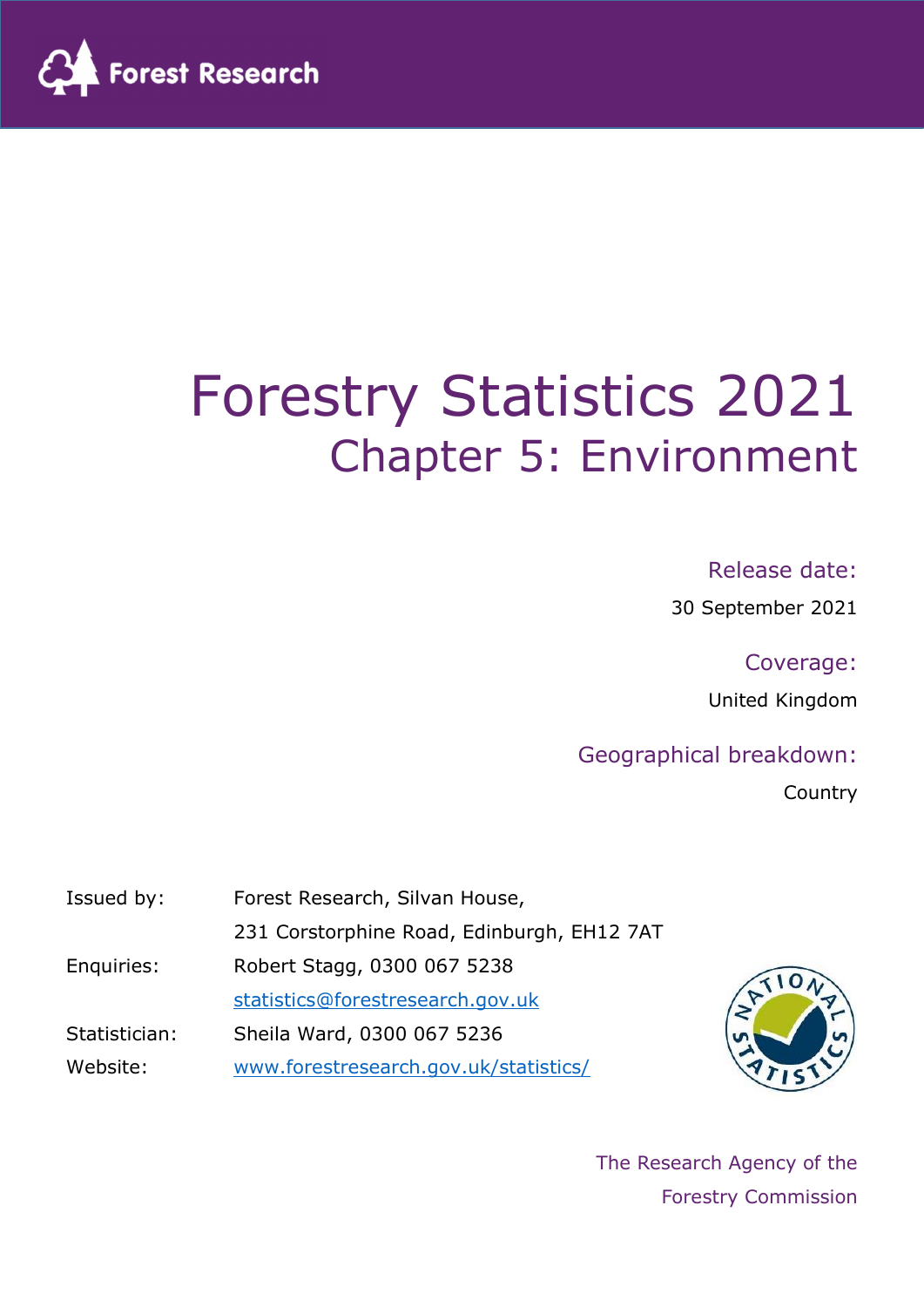Forest Research is the Research Agency of the Forestry Commission and is the leading UK organisation engaged in forestry and tree related research.

The Agency aims to support and enhance forestry and its role in sustainable development by providing innovative, high quality scientific research, technical support and consultancy services.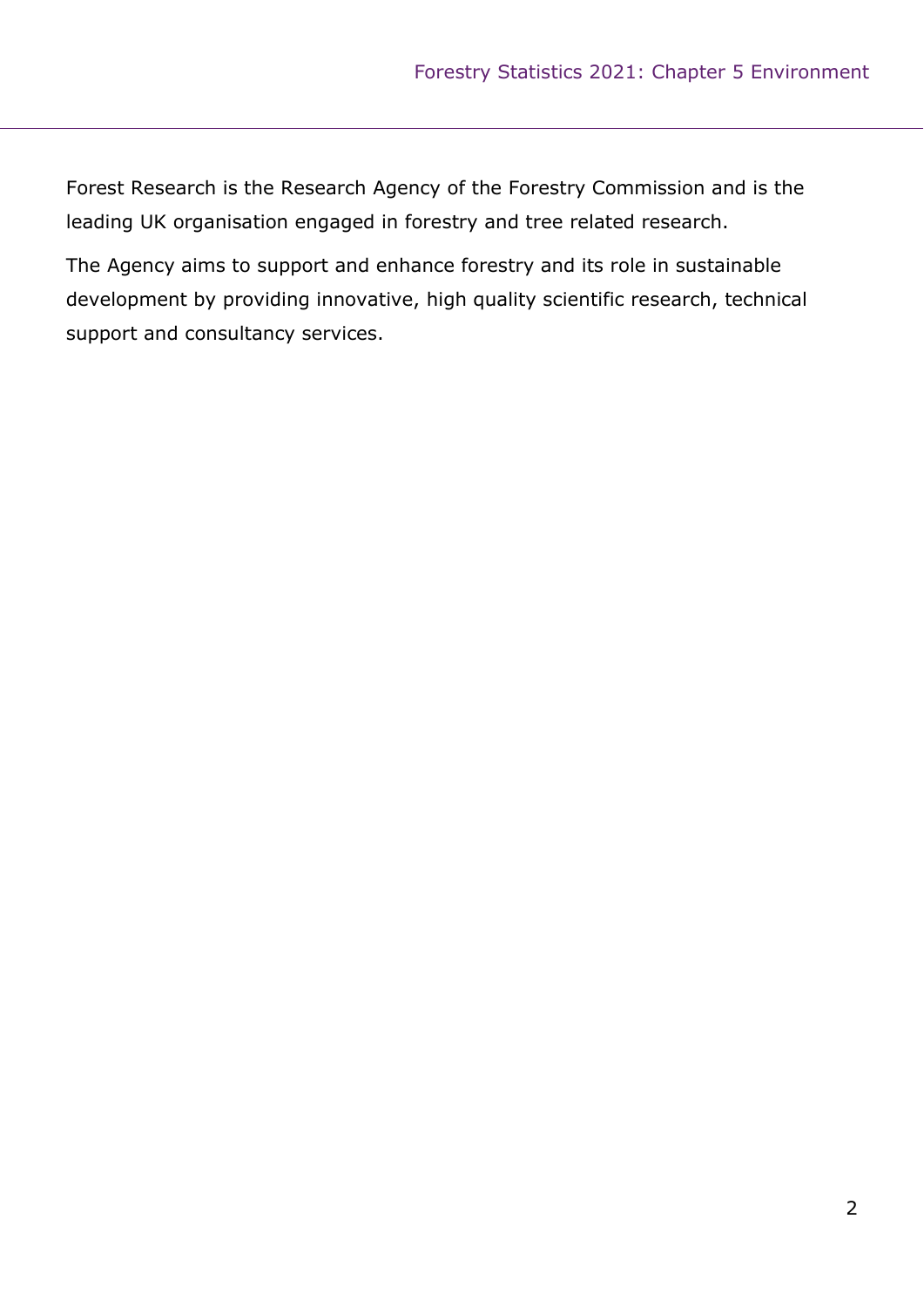## Contents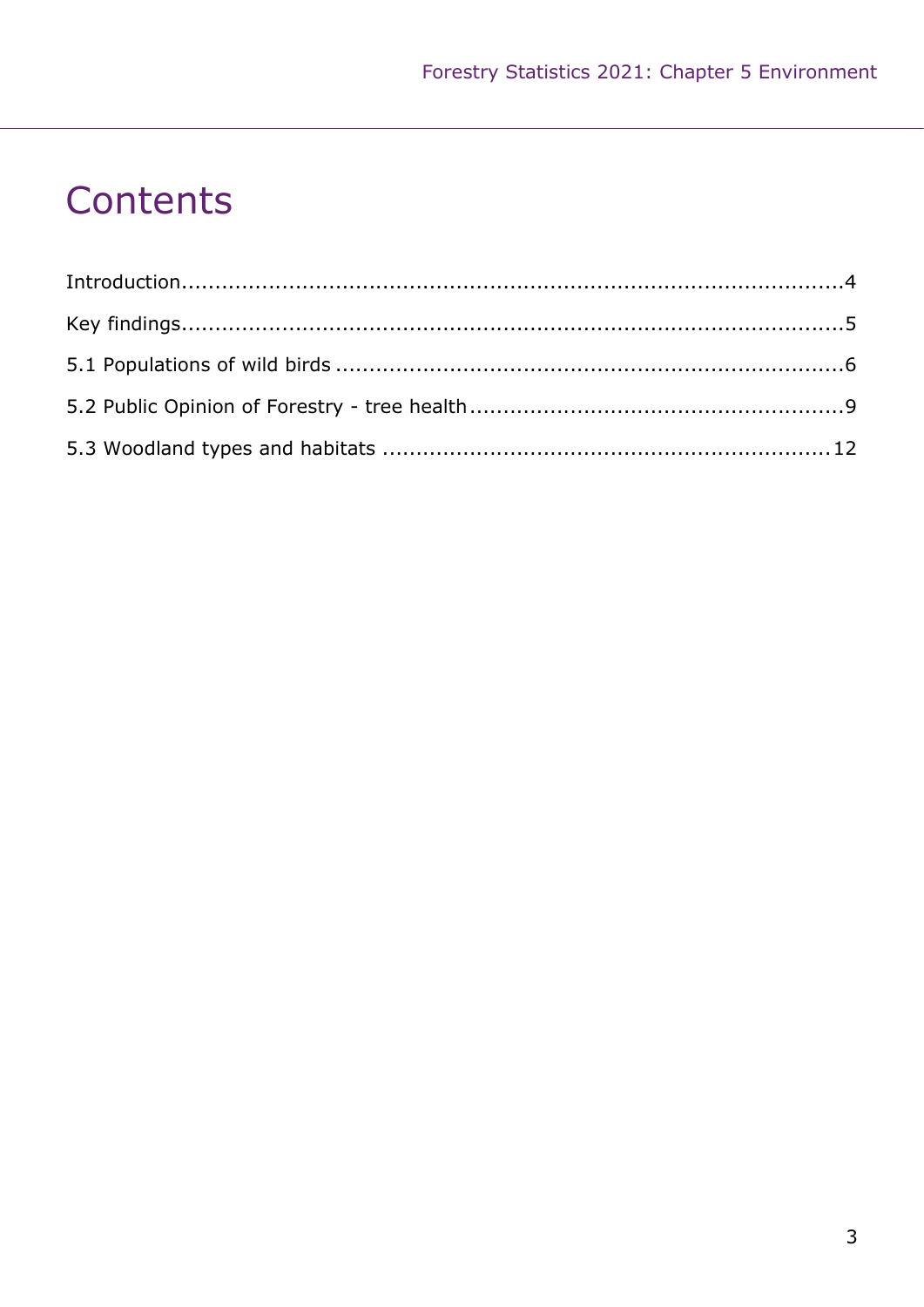## Introduction

This chapter presents a range of information about the woodland environment, mostly using sources that are outside the scope of National Statistics. They are included to provide additional context to the topic.

Estimates for England, Wales, Scotland and Northern Ireland are included, where possible, in addition to UK or GB totals. Further information on the data sources and methodology used to compile the figures is provided in the Sources chapter.

All of the statistics presented in this chapter have been previously released.

A copy of all environment tables can be accessed in spreadsheet format from the Data Downloads web page at www.forestresearch.gov.uk/tools-andresources/statistics/data-downloads/.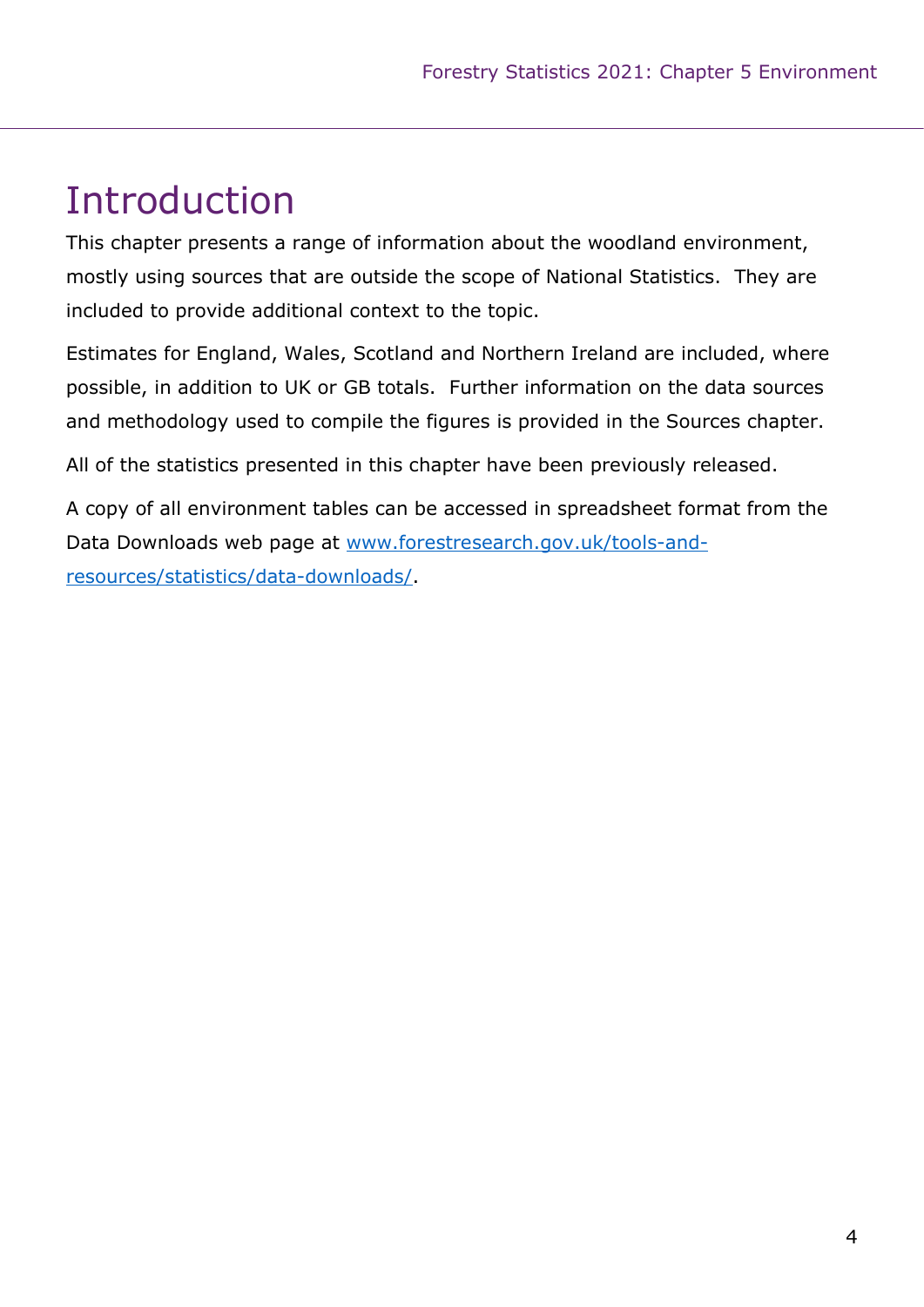## Key findings

The main findings are:

- The UK woodland bird index has remained relatively stable since the early 1990s, following a period of long-term decline. Since 2015 woodland generalist species have fallen by 3% and woodland specialist species have fallen by 10%.
- Around three quarter (77%) of respondents to the UK Public Opinion of Forestry survey 2021 agreed with the statement "action should be taken by authorities and woodland managers to protect trees from damaging pests and disease".
- The total area of native woodland in Great Britain is estimated to be around 1.51 million hectares (49% of all woodland in Great Britain).
- Non-native coniferous woodland is the single largest habitat type in Great Britain, accounting for 1.29 million hectares (42%).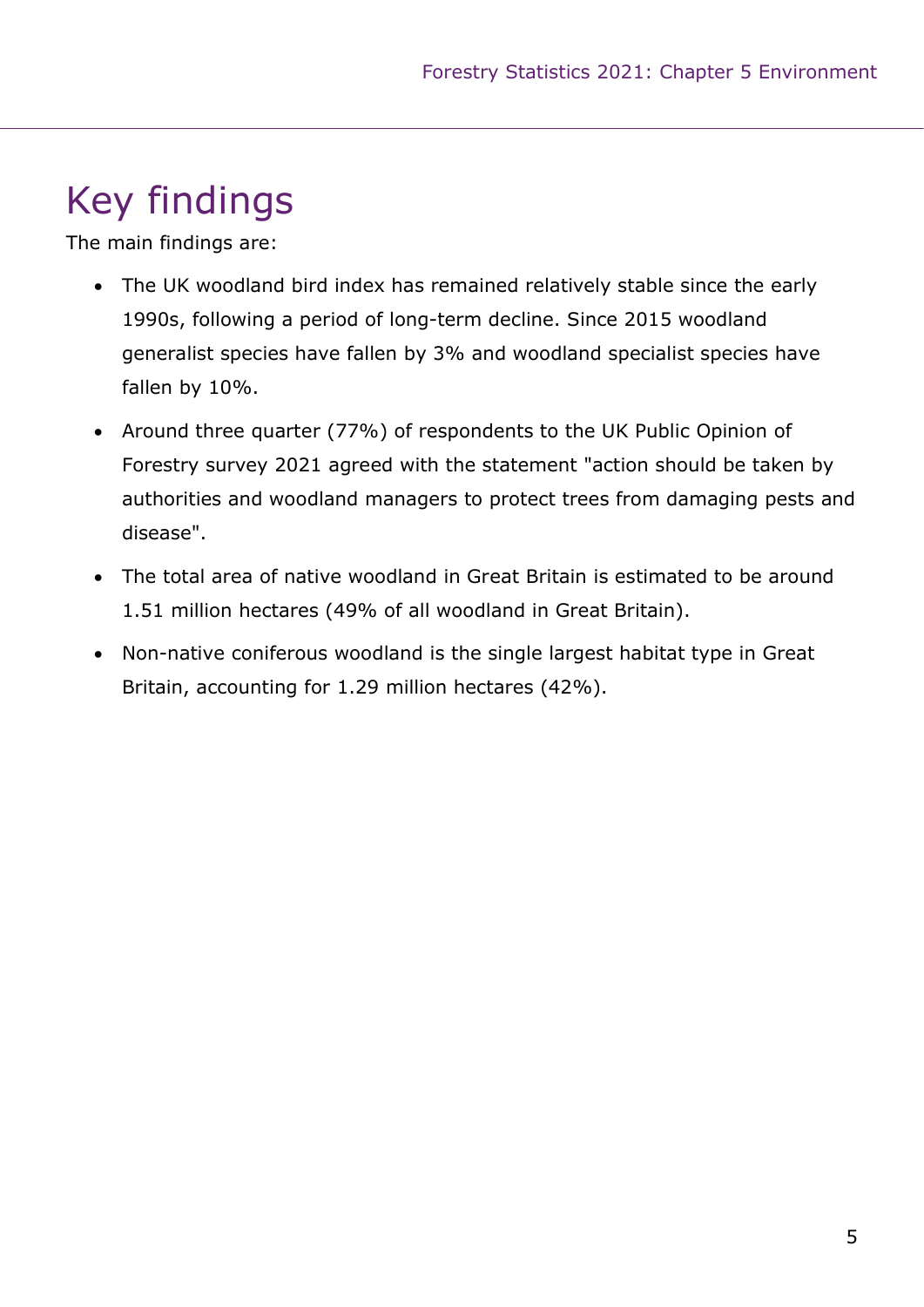### 5.1 Populations of wild birds

Bird populations provide a good indication of the broad state of wildlife in the UK. This is because they are a well-studied taxonomic group, enabling a more informed interpretation of observed changes, who occupy a range of habitats while still responding to the same environmental pressures that also operate on other groups of wildlife.

Indices of wild bird populations in the UK are produced annually by the Department for Environment, Food and Rural Affairs (Defra) in conjunction with the Royal Society for the Protection of Birds (RSPB), the British Trust for Ornithology (BTO) and the Joint Nature Conservation Committee (JNCC), and cover a range of species that are native to the UK. This data has been produced since the early 1970s for the majority of habitat groups, meaning there is considerable long-term data available on the changes in bird populations, which aids in the interpretation of more short-term variation. The latest statistical release on Wild Bird Populations was published in November 2020 and includes data to 2019.

The index for woodland birds was expanded in 2007 to cover 38 species. A further change in 2015 resulted in a reduction to 37 species, of which 12 are generalists and 25 are woodland specialists (those that breed or feed mainly or solely in woodland).

Since the early 1990s, when the majority of species group indices stabilised, the UK woodland bird index has generally been about 20 per cent below the level of the early 1970s, with the decline predominantly in woodland specialist species (Figure 5.1).

Causes for the long-term decline in the woodland bird index may include a lack of diversity in habitats and food sources, loss of habitats and food sources through damage caused by increasing deer populations, and a reduction in some migratory species following pressures in other parts of the world.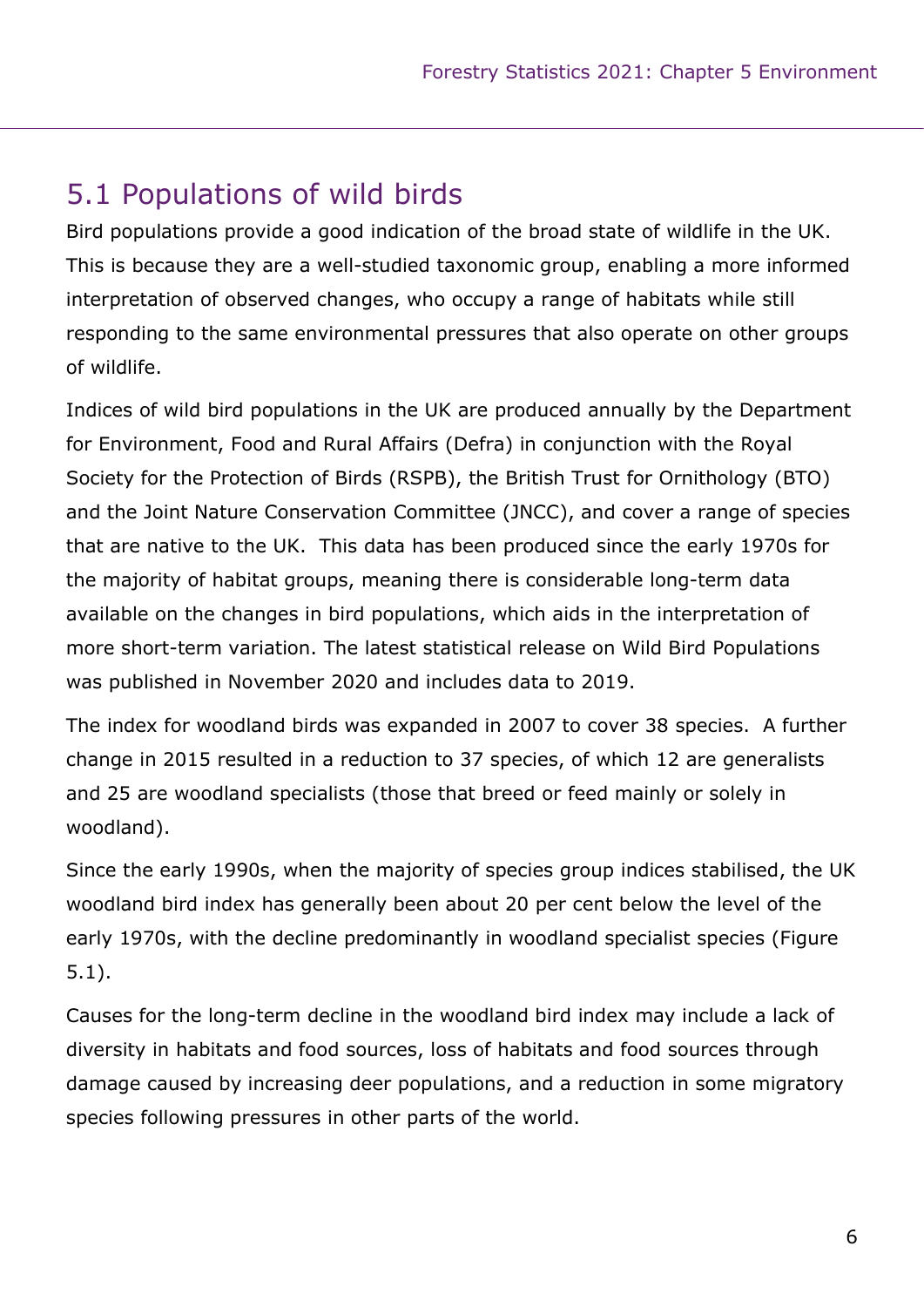In recent years, woodland bird indices have largely decreased. Since 2015 woodland generalist species have fallen by 3% and woodland specialist species have fallen by 10%.

|      |                                          |                                 |                 |                          | index (year $2000 = 100$ ) |                         |  |
|------|------------------------------------------|---------------------------------|-----------------|--------------------------|----------------------------|-------------------------|--|
| Year | <b>Total</b><br>breeding<br><b>birds</b> | <b>Farmland</b><br><b>birds</b> | <b>Seabirds</b> | Woodland<br><b>birds</b> | Woodland<br>generalists    | Woodland<br>specialists |  |
| 2010 | 97.9                                     | 87.0                            | 84.2            | 101.3                    | 101.7                      | 98.7                    |  |
| 2011 | 95.6                                     | 86.4                            | 78.0            | 103.2                    | 98.1                       | 103.7                   |  |
| 2012 | 96.7                                     | 87.0                            | 75.9            | 103.6                    | 101.6                      | 102.6                   |  |
| 2013 | 89.3                                     | 79.0                            | 72.9            | 90.6                     | 89.2                       | 89.1                    |  |
| 2014 | 96.4                                     | 80.2                            | 80.0            | 100.9                    | 103.3                      | 97.7                    |  |
| 2015 | 99.3                                     | 84.6                            | 77.9            | 100.8                    | 104.4                      | 97.0                    |  |
| 2016 | 96.6                                     | 77.4                            | 80.8            | 96.2                     | 102.8                      | 91.2                    |  |
| 2017 | 97.7                                     | 80.7                            | 82.4            | 93.5                     | 103.9                      | 86.7                    |  |
| 2018 | 90.9                                     | 77.5                            | 75.5            | 89.4                     | 94.5                       | 84.6                    |  |
| 2019 | 93.3                                     | 77.7                            | 79.7            | 93.2                     | 100.8                      | 87.6                    |  |

### Table 5.1 UK populations of wild birds

Source: British Trust for Ornithology (BTO), Department for Environment, Food and Rural Affairs (Defra), Joint Nature Conservation Committee (JNCC), Royal Society for the Protection of Birds (RSPB).

Notes:

1. Based on data in Wild Bird Populations in the UK, 1970-2019 statistical release (Defra, November 2020).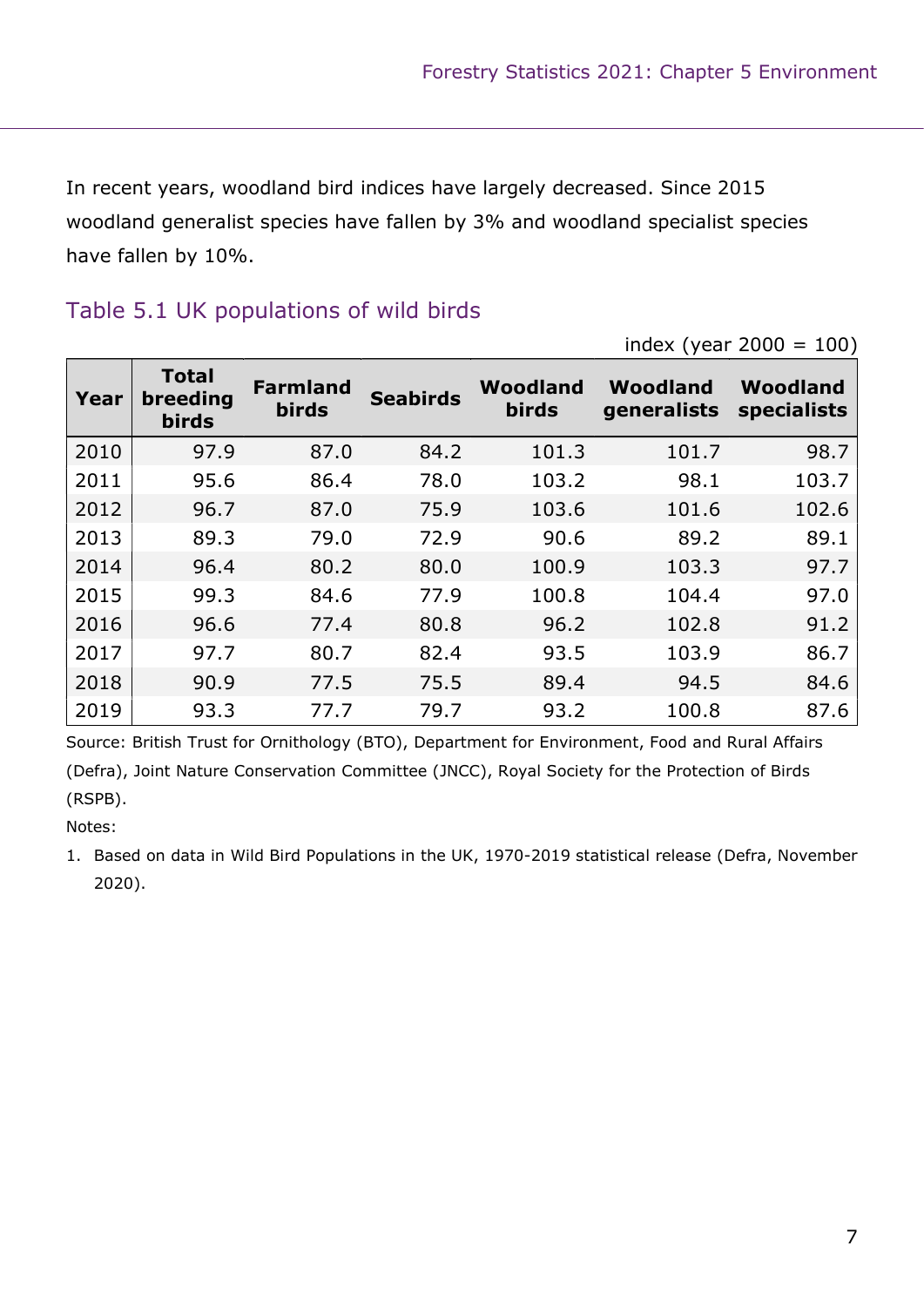

### Figure 5.1 UK populations of woodland birds

Source: British Trust for Ornithology (BTO), Department for Environment, Food and Rural Affairs (Defra), Joint Nature Conservation Committee (JNCC), Royal Society for the Protection of Birds (RSPB).

Notes:

1. Based on data in Wild Bird Populations in the UK, 1970-2019 statistical release (Defra, November 2020).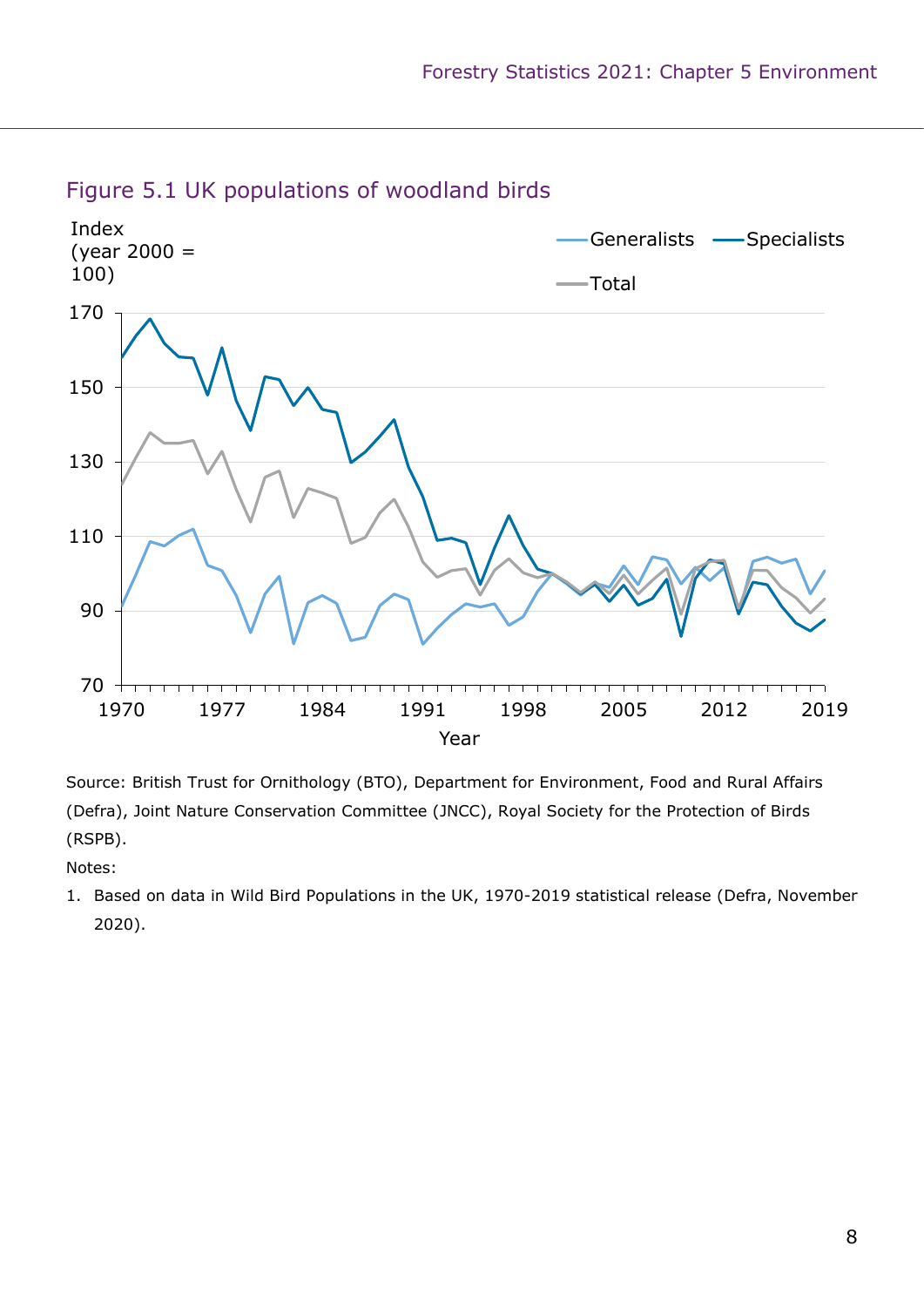### 5.2 Public Opinion of Forestry - tree health

Forest Research has surveys of public attitudes to forestry and forestry-related issues since 1995. The most recent surveys were conducted in 2021 (with separate surveys in Wales, Scotland and across the UK as a whole) and in 2019 (in Northern Ireland). Full results are available within the Public Opinion of Forestry reports available on our website at www.forestresearch.gov.uk/tools-andresources/statistics/statistics-by-topic/public-opinion-of-forestry/.

Respondents to the UK survey in 2021 were asked their views on a range of statements relating to tree health. The highest level of agreement was seen with the statement "action should be taken by authorities and woodland managers to protect trees from damaging pests and disease", with 77% of UK respondents agreeing (agree or strongly agree) (Figure 5.2 and Table 5.2). This compares with only 24% agreeing with the statement "there is very little that anyone can do to prevent the spread of damaging tree pests and diseases".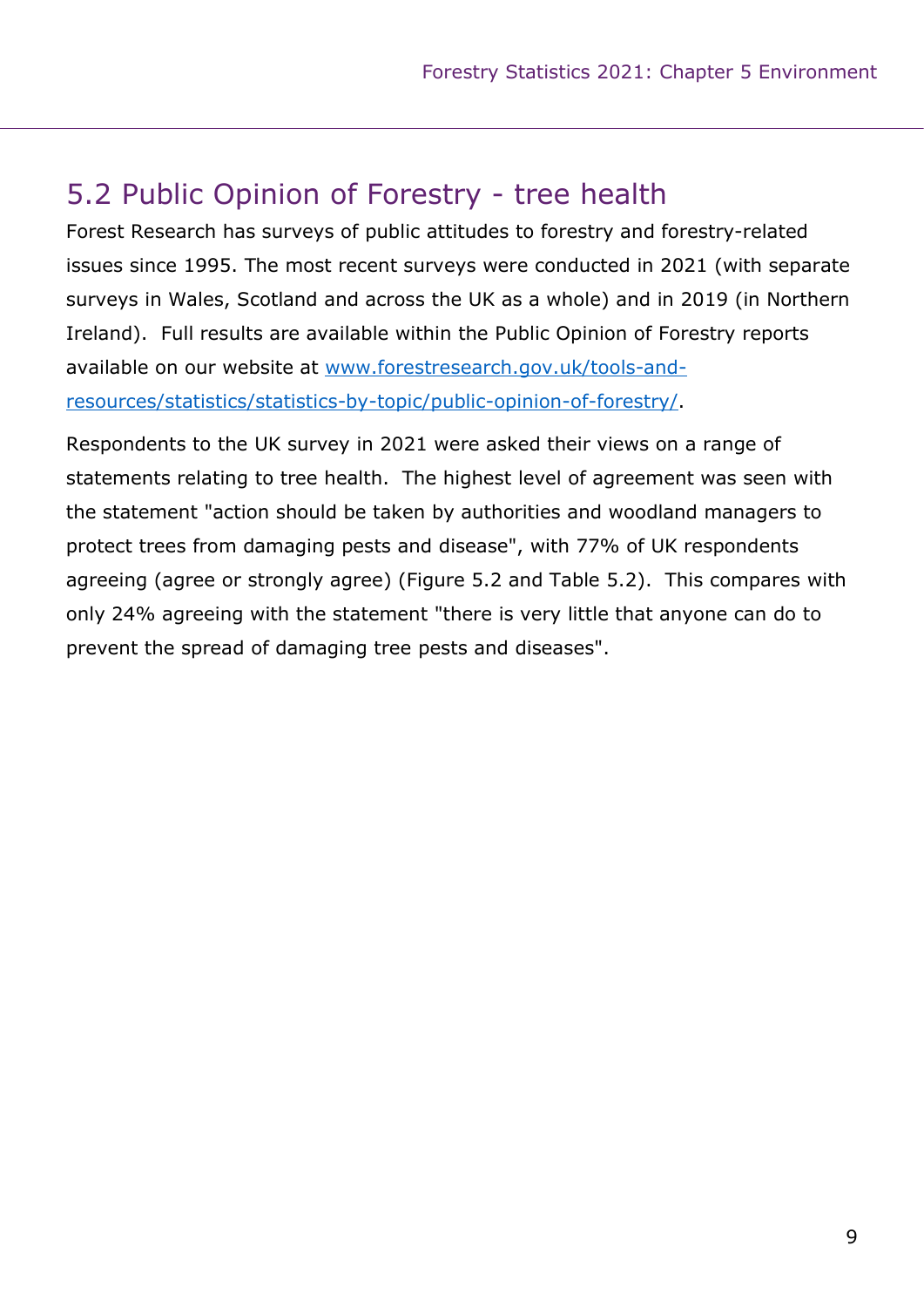

Source: UK Public Opinion of Forestry Survey, 2021.

Base: All respondents (approximately 5,000).

Notes:

1. The range of uncertainty around any result should be no more than  $\pm 2.1\%$ .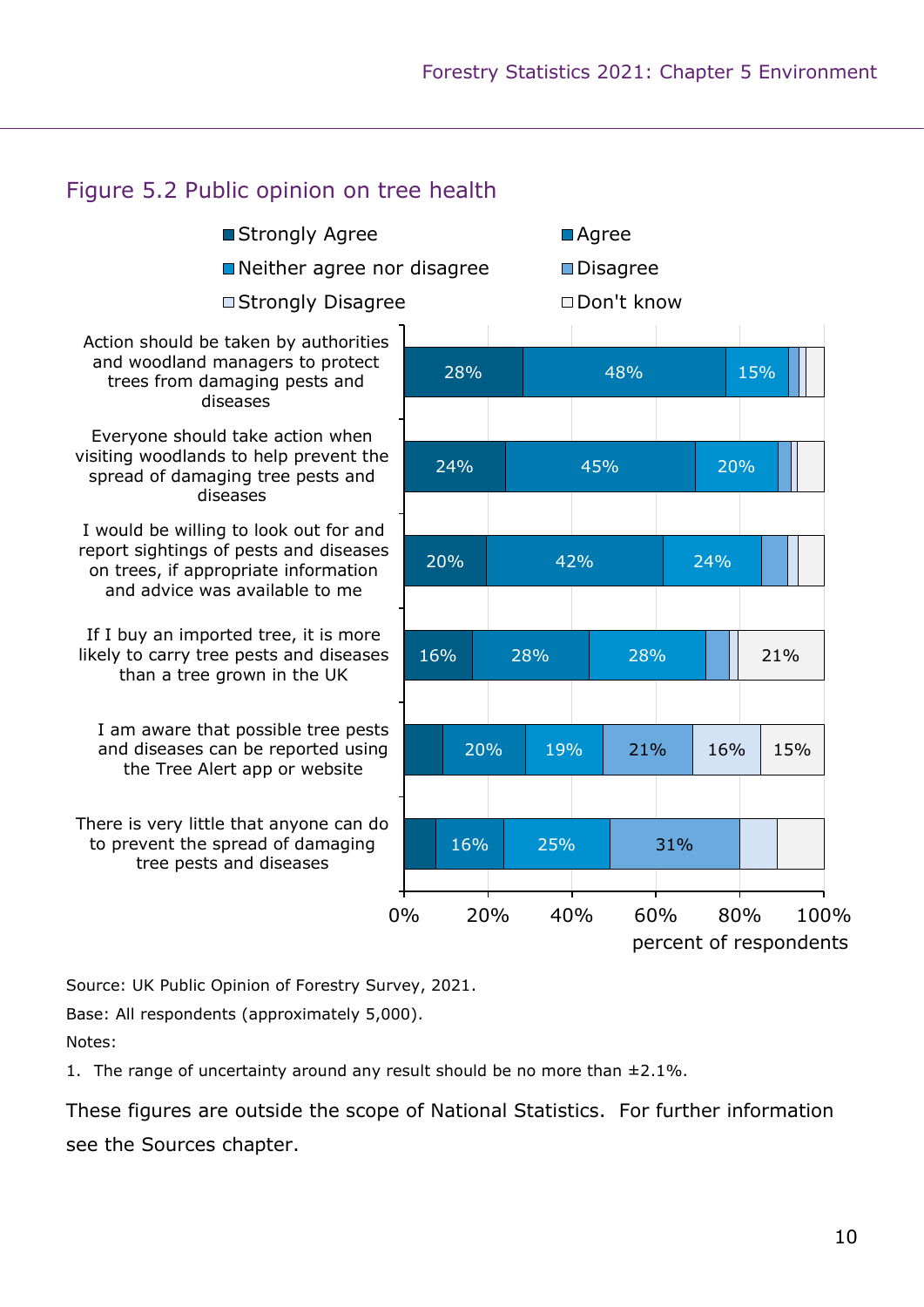### Table 5.2 Public opinion on tree health 2015-2021

#### percent of respondents who agree or strongly agree

|                                                                                                                                                            | 2015 |    | 2017 2019 |    |
|------------------------------------------------------------------------------------------------------------------------------------------------------------|------|----|-----------|----|
| Action should be taken by authorities and woodland<br>managers to protect trees from damaging pests and<br>diseases                                        | 75   | 85 | 85        | 77 |
| Everyone should take action when visiting<br>woodlands to help prevent the spread of damaging<br>tree pests and diseases                                   | 57   | 74 | 74        | 69 |
| I would be willing to look out for and report<br>sightings of pests and diseases on trees, if<br>appropriate information and advice was available to<br>me | 55   | 65 | 65        | 62 |
| If I buy an imported tree, it is more likely to carry<br>tree pests and diseases than a tree grown in the UK                                               | 42   | 48 | 46        | 44 |
| I am aware that possible tree pests and diseases<br>can be reported using the Tree Alert app or website                                                    | 22   | 23 | 25        | 29 |
| There is very little that anyone can do to prevent<br>the spread of damaging tree pests and diseases                                                       | 21   | 23 | 23        | 24 |

Source: UK Public Opinion of Forestry Surveys, 2015-2021.

Base: 2,000 respondents (2015 to 2019); 5,000 respondents (2021).

Note:

1. The range of uncertainty around any result should be no more than  $\pm 3.5$ % in any of the years shown. To compare results over time, a difference of at least 5 percentage points is required to indicate that there is a significant difference.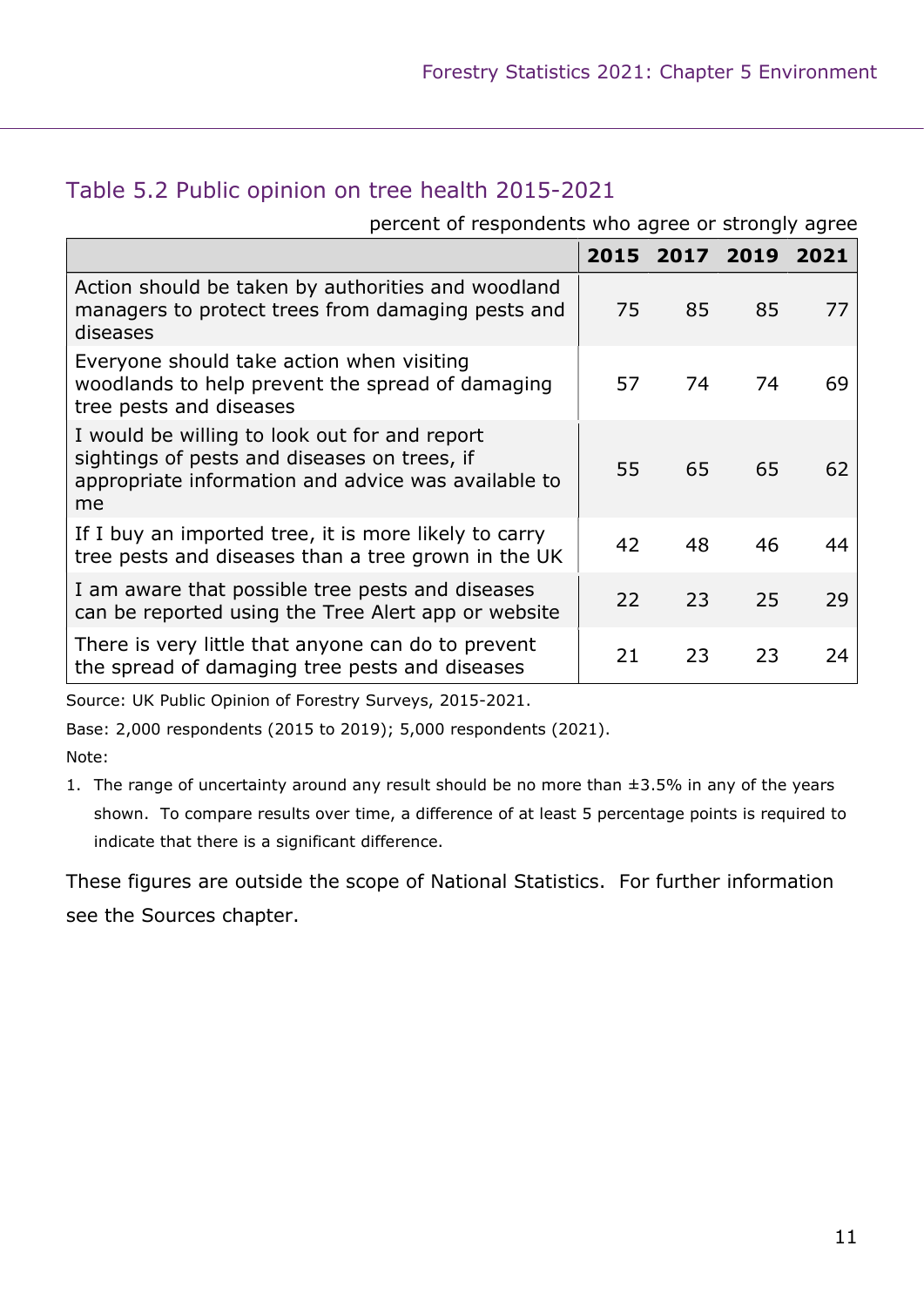### 5.3 Woodland types and habitats

National Forest Inventory (NFI) reports on woodland ecological condition, released in February 2020, provide estimates of the areas of woodland types and of woodland habitats in Great Britain.

Table 5.3a presents estimates of the extent of each type of woodland. The total area of native woodland in Great Britain is estimated to be around 1.51 million hectares. This equates to around one half (49%) of the woodland area in Great Britain. The proportion of native woodland is highest in England (68%), followed by Wales (48%) and Scotland (32%).

### Table 5.3a Type of woodland, Great Britain

|                         | thousand hectares |              |                 |                         |  |
|-------------------------|-------------------|--------------|-----------------|-------------------------|--|
| <b>Type of woodland</b> | <b>England</b>    | <b>Wales</b> | <b>Scotland</b> | Great<br><b>Britain</b> |  |
| <b>Native</b>           | 914               | 150          | 443             | 1,507                   |  |
| Near native & fragments | 29                |              | 20              | 57                      |  |
| Non-native              | 398               | 155          | 908             | 1,461                   |  |
| Not determinable        | $\overline{2}$    |              | 17              | 20                      |  |
| <b>Total</b>            | 1,343             | 313          | 1,388           | 3,045                   |  |

Source: NFI Woodland Ecological Condition Statistics (February 2020) Notes:

- 1. The report "NFI Woodland Ecological Condition Scoring Methodology" provides further details on woodland types.
- 2. Comparisons with woodland area should not be made as woodland area is defined differently to woodland habitat (with woodland area being greater than habitat area due to the treatment of land uses like open space and clear-fell).
- 3. Clear-fell and transition land are included in the estimates. Woodland type for some clear-fell and transition land cannot be determined and are assigned as not determinable.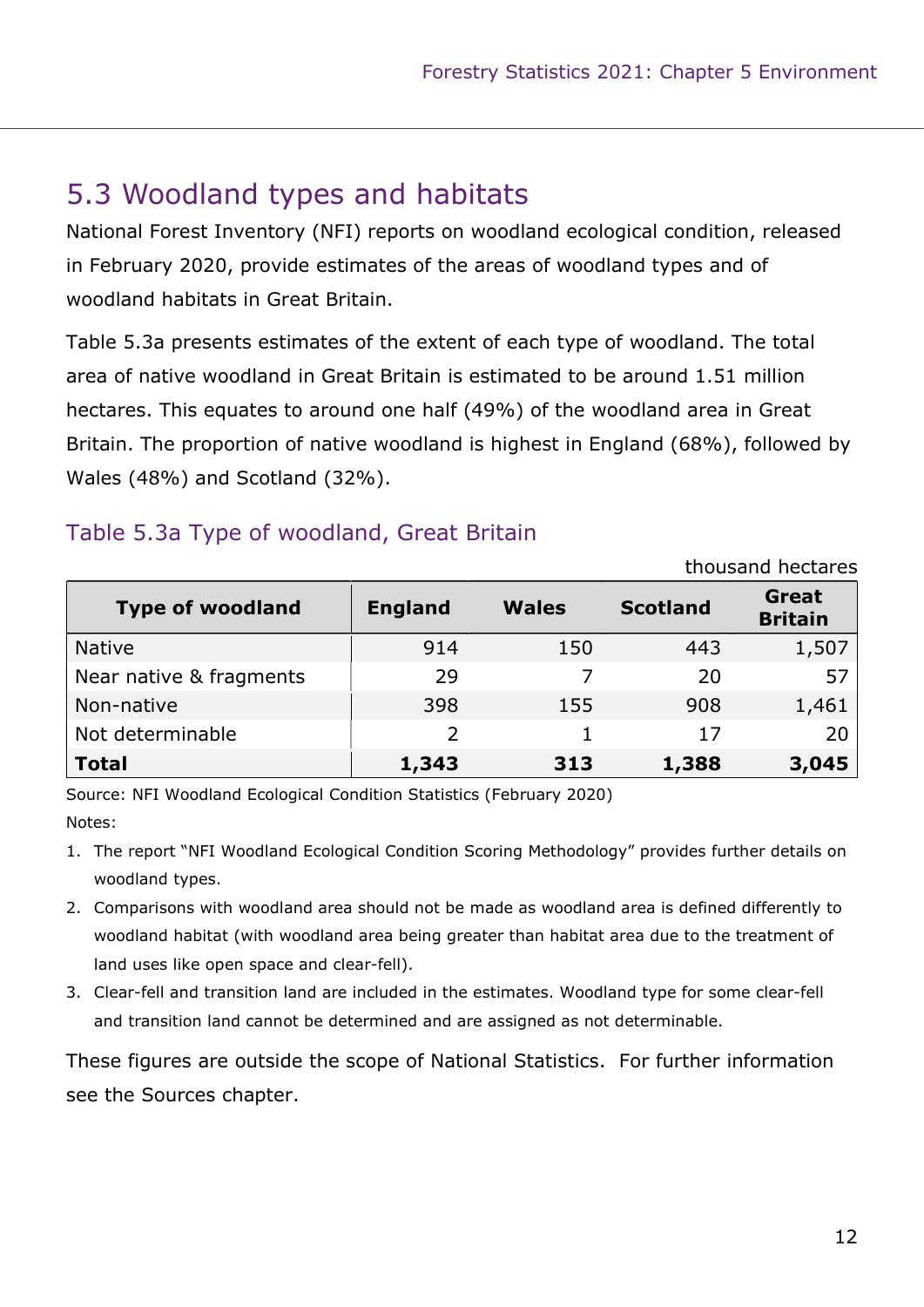Non-native coniferous woodland is the single largest habitat type in Great Britain, accounting for 1.29 million hectares (42%). This is the most common habitat type for Scotland (59%) and Wales (46%). For England, lowland mixed deciduous woodland accounts for over one half (56%) of woodlands.

### Table 5.3b Woodland habitats, Great Britain

|                                                                                      |                |                | thousand hectares |                         |  |  |
|--------------------------------------------------------------------------------------|----------------|----------------|-------------------|-------------------------|--|--|
| Habitat type                                                                         | <b>England</b> | <b>Wales</b>   | <b>Scotland</b>   | Great<br><b>Britain</b> |  |  |
| Lowland beech/yew woodland                                                           | 54             | 6              | 1                 | 62                      |  |  |
| Lowland mixed deciduous woodland                                                     | 748            | 79             | 82                | 909                     |  |  |
| Native pine woodlands                                                                | $\Omega$       | $\Omega$       | 124               | 124                     |  |  |
| Non-HAP native pinewood                                                              | $\Omega$       | $\overline{0}$ | 38                | 38                      |  |  |
| Upland birchwoods (Scotland), birch<br>dominated upland oakwoods<br>(England, Wales) | 11             | $\overline{2}$ | 120               | 134                     |  |  |
| Upland mixed ashwoods                                                                | 32             | $\overline{7}$ | 15                | 54                      |  |  |
| Upland oakwoods                                                                      | 44             | 26             | 33                | 103                     |  |  |
| Wet woodland                                                                         | 78             | 28             | 63                | 169                     |  |  |
| Wood pasture & parkland                                                              | 8              | $\Omega$       | 3                 | 11                      |  |  |
| Broadleaf habitat NOT classified as<br>priority                                      | 19             | 12             | 21                | 53                      |  |  |
| Non-native coniferous woodland                                                       | 328            | 145            | 819               | 1,292                   |  |  |
| Clearfelled and transition                                                           | 22             | 6              | 70                | 97                      |  |  |
| <b>Total</b>                                                                         | 1,344          | 313            | 1,389             | 3,045                   |  |  |

Source: NFI Woodland Ecological Condition Statistics (February 2020)

Notes:

1. The report "NFI Woodland Ecological Condition Scoring Methodology" provides further details on habitat types.